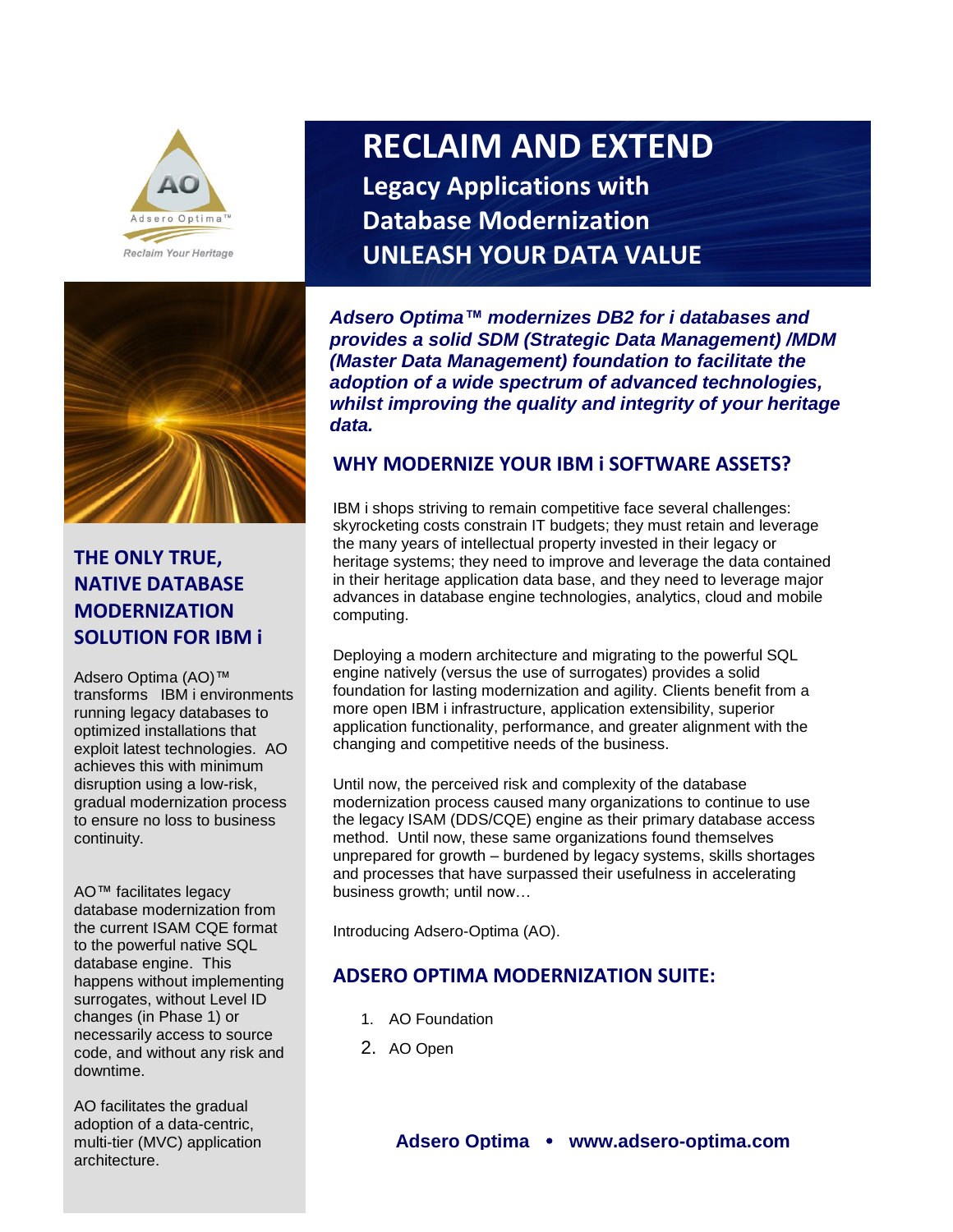

## **EXPLOITING THE LATEST TECHNOLOGIES**

- Leverage the powerful DB2 SQL engine for a whole new level of application versatility and agility and deliver huge improvements in application performance.
- Mobilize your business and access your applications from any device, anywhere, anytime.
- Leverage analytics to predict and solve complex business problems, improve decision-making and realize cost savings.
- Provide a solid platform to implement SDM (Strategic Data Management) and MDM (Master Data Management) management practices, all based on a central Metadata Repository.

## **ADSERO OPTIMA FOUNDATION (AOF)**

#### *The core migration and management engine that delivers a fully functional and modern DB2 database, key for leveraging business analytics, cloud and mobile computing.*

AOF automatically assist with the migration of the legacy ISAM-like database engine (with Record Level Access {RLA} or "native IO" DDS supported by CQE) constructs to the native SQL database engine (DDL and DML supported by SQE) incorporating sound risk and SDM/MDM management principles.

The migration process includes the complete recovery of all structural metadata and metadata (with or without underlying source code), and provides tools, processes and guidelines on how to "sanitize", consolidate and gradually start improving and enriching the metadata.

Central to the AO modernization roadmap and process, is our central Metadata Repository, or data dictionary, which forms the foundation of leveraging your heritage application components and artifacts.

#### *Sanitize, consolidate and reduce heritage code base by up to 80%, reducing code complexity and improving code readability and maintainability.*

AO™ controls and guides the process of moving database validations and relationships out of the underlying heritage programming language (RPG code) and into the database engine with full central management.

This may translate into an up to 80%+ reduction of the heritage code base, thereby reducing complexity and improving code readability and maintainability. A more expressive internal architecture facilitates improved application extensibility and agility. The remaining code represents the business-unique logic. These are the "gems" of business functionality which represent the application's true competitive advantage. AO™ gradually facilitates the componentization of these discrete business rules, and leverages NATIVE, RPG rendered HTML to provide generic UI components for device agnostic user interactions. These are used by programmers to seamlessly blend the back-end application modernization processes for use with the new UI.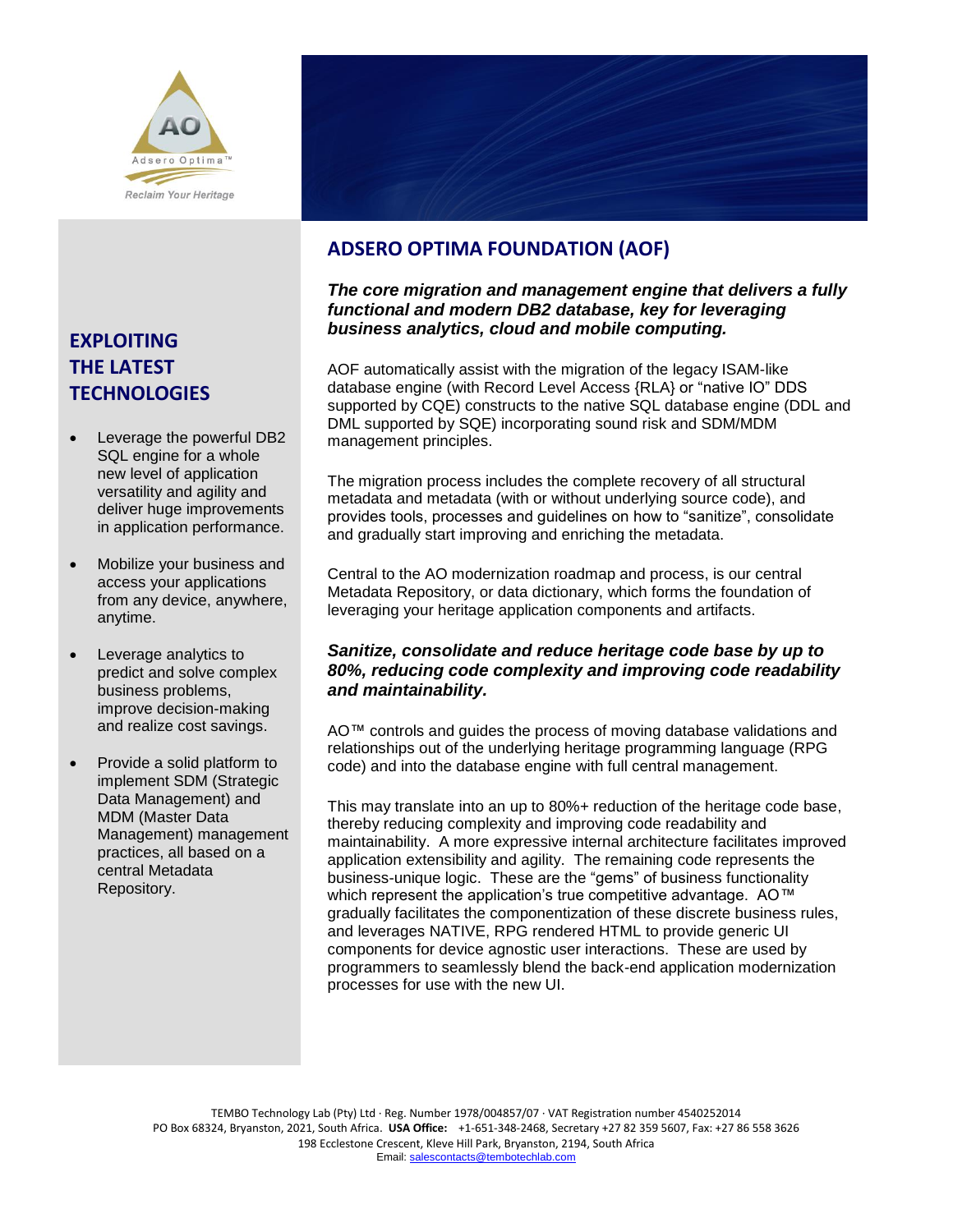

## **BENEFITS**

- Capitalize on existing IBM i assets and extend the value of heritage applications
- Improve company's agility to meet business-critical demands
- Leverage technology advancements
	- o Mobile
	- o Cloud
	- o Analytics
	- o PureSystems
- Reduce operational constraints (eg. maintenance backlog)
- Address skills shortages
- Deliver +50% performance improvement
- Provide a full audit trail to meet business and regulatory compliance requirements (eg. SOX)
- Deliver acquisition and operational cost savings and a rapid ROI\*
- Reclaim your heritage, and your competitive edge



AO™ then facilitates the introduction of multi-tier architecture (or Model-View-Controller - MVC) in modernized applications. This achieves separation of code in the database (M), user interface (V) and business logic (C) resulting in improved application agility and maintainability.

## **ADSERO OPTIMA OPEN (AOO)**

#### *Provides a NATIVE IBM i based environment for delivery of a rich user interface for access from any device, anywhere, at any time.*

AOO delivers a native device-agnostic user interface (also known as "delivery channel") with dynamic, adaptive multi-channel user interface rendering, into a central Portal. This enables easy support of rich, thin (or fat) user interfaces on mobile devices, browsers and potentially any future disruptive technology. Developers can then rapidly (but gradually) convert entire green screen applications for improved end user productivity, focusing on maximum ROI achievement.

The "AOO OnePoint Portal" is a framework for user authentication and access to all of your web-based applications.

We think you will be impressed by the speed, ease of use, power, functionality, and scalability of the portal and the applications that we deploy within it. Perhaps more importantly, we hope that we can provide you with something that fits your goals as an organization and gives you a solid return on investment.

Often the question comes: "Is this really running on an IBM Power System?" We assure you that it is – we pride ourselves on streamlined programs. Your IBM server is already a great value, and we will help you get even more out of it. Some of the other characteristics you will find in "AOO OnePoint Portal" includes:

- Single point authentication
- Browser based run-time environment
- Inuitive Navigation and Menus
- Finite and granular Administration Control
- Integrated, centralized application deployment
- Built-in functionality the portal uses a centralized architecture to define and store the common data used by all of our applications

*\* compared to new technology or re-write, delivers +70% savings based on early adopters.*

TEMBO Technology Lab (Pty) Ltd · Reg. Number 1978/004857/07 · VAT Registration number 4540252014 PO Box 68324, Bryanston, 2021, South Africa. **USA Office:** +1-651-348-2468, Secretary +27 82 359 5607, Fax: +27 86 558 3626 198 Ecclestone Crescent, Kleve Hill Park, Bryanston, 2194, South Africa Email[: salescontacts@tembotechlab.com](mailto:salescontacts@tembotechlab.com)